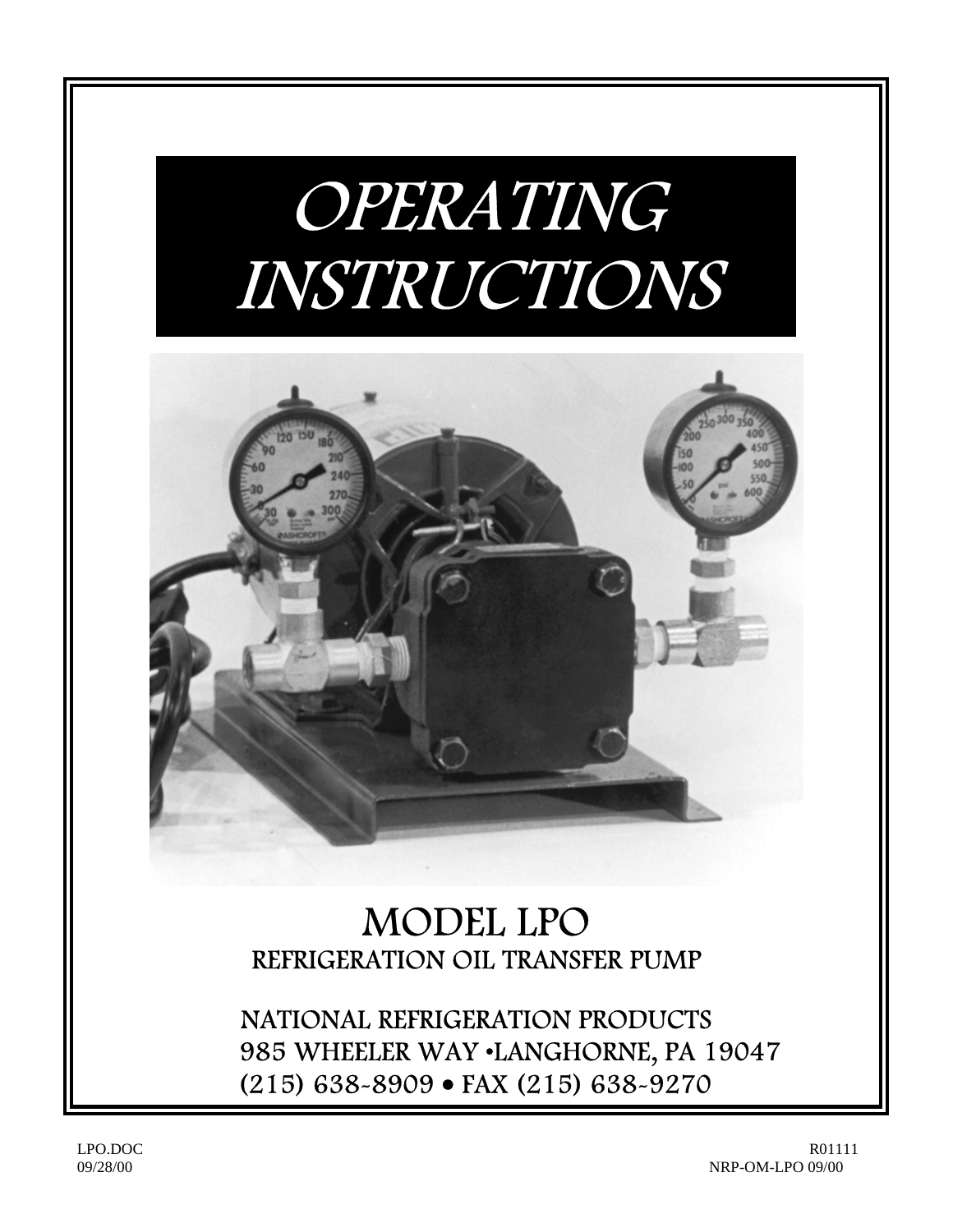### MODEL LPO

#### **INTRODUCTION**

This pump has been designed and manufactured for ease of installation and servicing. The LPO is a gear pump rated at 100 PSI working pressure. The LPO is designed to transfer oil.

#### **GENERAL INSTALLATION**

#### **LOCATION**

Pumps of all types are sensitive to restrictions in the inlet lines. Our pumps are capable of with-standing these restrictions better than most. For best performance, locate the pump as close to the fluid source as possible and minimize the number of elbows and valves. A pipe guide should be used to determine the proper size inlet pipe for the flow rate and viscosity of the oil. The pipe must be at least 3/8" I.D. (inside diameter).

Pumps of this type will work in any position. In the event of a seal leak, avoid mounting the pump vertically with the pump up. Oil may enter the motor causing equipment damage and the possibility of electrical shock.

This pump is self-priming to a degree. As the pump wears, the self-priming ability decreases, so the best possible location for the pump is to be below the oil level of the unit to be pumped.

#### **INLET PLUMBING**

All piping must be at least 3/8" I.D. Pump performance depends heavily, on all inlet pipe threads being sealed. Use pipe thread sealant. Inlet hoses must not collapse under 28 inches Hg of vacuum pressure at the anticipated temperature. Keep elbows and valves to a minimum. They are restrictive and can cause constriction and /or cavitation. This may damage the pump.

#### **INLET ACCESSORIES**

A strainer is provided to protect the bearings, gears, and seals. Clean strainer mesh bi-weekly!

#### **DISCHARGE PLUMBING**

Piping must be rated to exceed the maximum discharge pressure of the pump, and must be at least 3/8" I.D. Piping size should be large enough as not to create excessive restrictions, since this will make the pump work harder than necessary. All threads should be sealed with a pipe sealant to prevent leakage.

#### **ELECTRICAL CHARACTERISTICS**

The LPO pump is driven by an electric motor rated at  $\frac{1}{2}$  HP, 115 volts, 1 phase and 60 Hz.